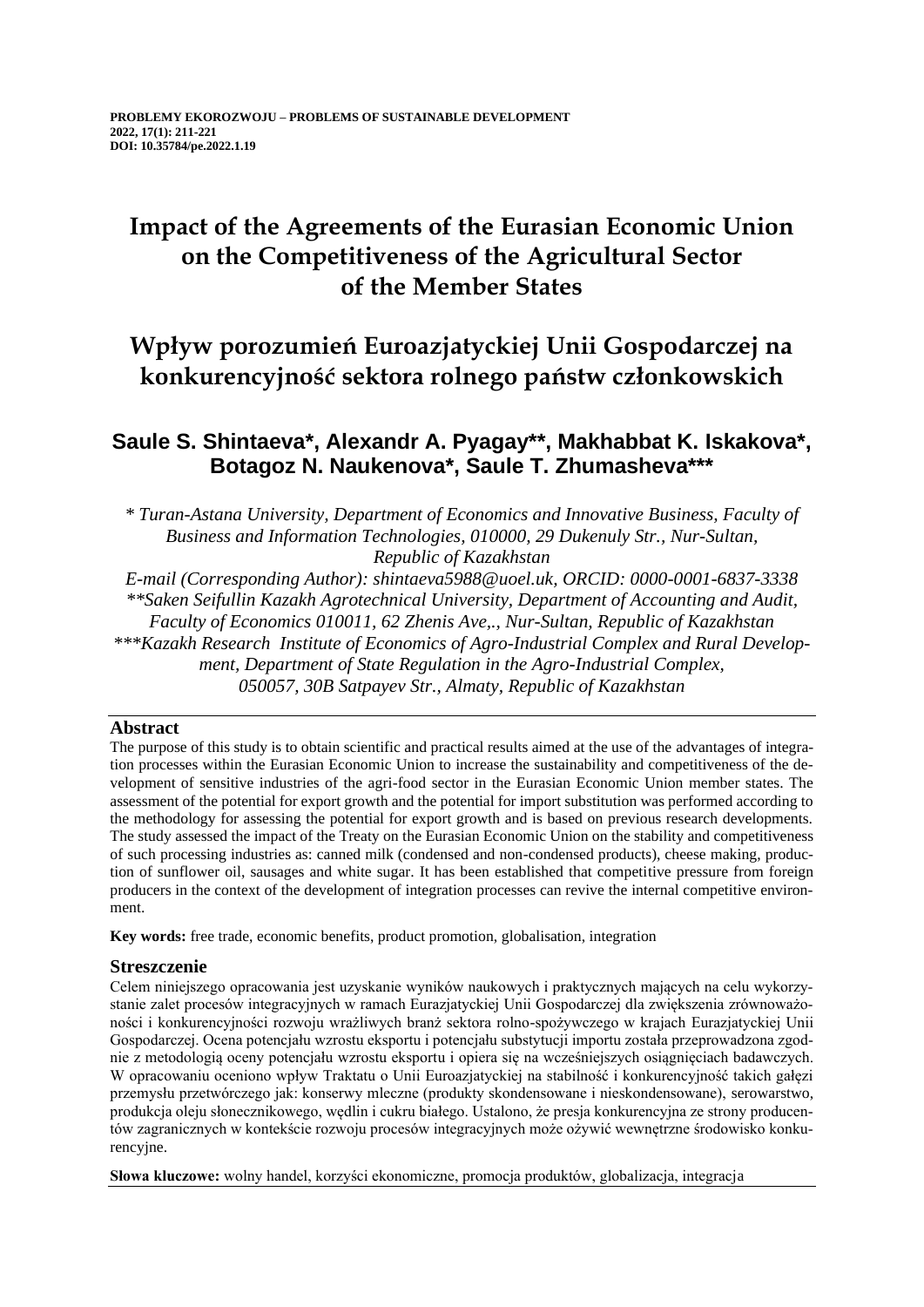#### **Introduction**

The existence of any state always presupposes interaction with others. This interaction constitutes the fundamental principle of international relations. No matter how diverse the spheres and directions of international cooperation are and no matter how great their significance, the central and most important moment of international cooperation remains economic and political. The solution of problems of interaction in other areas largely depends on their effectiveness.

Integration is currently being rolled out globally. There is a considerable number of regional integration agreements in the world (according to the World Trade Organisation (hereinafter referred to as *the WTO*), as of January 2013, over 500 such agreements were notified to the WTO secretariat). Free trade agreements prevail (83%). Customs unions account for only about 7% of the total. The low share of customs unions is due to the fact that this form of integration requires more substantial coordination of policies by the participating countries. There are about 10-12 integration associations in the world, which plan the creation of an economic union as a goal for the future (Baldwin, 2016).

The establishment and development of integrated structures is one of the essential trends in the transformation of the modern economy and is, in the opinion of many scientists, a means of resolving the contradictions of globalisation (Laursen, 2018). Economic integration at the global, regional, and subregional levels is considered as an important initiative for achieving economic growth and development, and the establishment of the Eurasian Economic Union (hereinafter referred to as "the EAEU") is considered as a step towards better economic growth and success among the selected post-Soviet states (Mostafa and Mahmood, 2018). In modern conditions, practically no country in the world can effectively develop without interacting with other countries. Countries are united based on their political, economic, geopolitical, or geo-economic interests. To implement these interests, various integration groups are being created. Nowadays, there are about 300 regional trade agreements in force in the world, including agreements on economic integration, on the establishment of customs unions and agreements with a partial scope of action, covering a certain list of products (Bulatov, 2002).

Having studied the works of researchers-economists (Kühn, 2017; Kofner et al., 2017; Muravska and Berlin, 2016), international economic relations, developing based on the international division of factors of production, acquire key importance for many national economies, which are undergoing a transformation of relations between the internal life of states and the external environment. Since the interaction of any state with others is a fundamental principle of international relations. No matter how diverse the

spheres and areas of international cooperation are, and no matter how great their significance, the central and most important moment of international cooperation remains economic and political. The solution of problems of interaction in other areas largely depends on their effectiveness.

This forms a tendency towards an increase in the economic interdependence of states and, in general, an increase in the globalisation of the world community. Under these conditions, the achievement of the stability of national economies and an increase in the volume and diversity of consumed economic benefits can be achieved only through the integration of individual groups of states based on certain forms of liberalisation of foreign economic relations within the groups and the application of agreed protective measures in relation to third states. The study of integration processes, including in the post-Soviet space, is of interest to many scientists who distinguish several areas in the modern period:

1. There is an intensification of the interdependence of countries in various areas (trade, investment, capital movement, exchange of technologies), which contributes to the further strengthening of this interdependence (Surugiu and Surugiu, 2015; Hirst et al., 2015; Kamshibaev and Kulmaganbetova, 2015).

2. The most important sectors of the economy of individual countries (agriculture, industry, services) work not only and not so much for the national market as for the international one (Vinokurov, 2017; Hussein and Ogurtsova, 2017; Schoper et al., 2018; Gaidar, 2005).

3. Most countries associate their future, their survival with their ability to take part in international technical and economic competition (Moreau-Defarge, 1996; Cavusgil and Knight, 2016; Hitt et al., 2016; Mironov, 2013).

Notably, with a sufficiently large number of articles on integration problems, most of the works are aimed at assessing the overall impact on the agricultural industry and identifying the negative consequences of integration processes (De Luca et al., 2017). Our approach involves examining the positive impact of integration processes on the agro-industrial complex of the EAEU member states (its specific industries and production). Proceeding from the above, the purpose of this study is to obtain scientific and practical results aimed at using the advantages of integration processes within the EAEU to increase the sustainability and competitiveness of the development of sensitive industries of the agrifood sector in the EAEU member states. To achieve the purpose of the study, the following main tasks were solved:

the impact of the studied agreements on the stability and competitiveness of sensitive industries of the agrarian sector of the republic was assessed;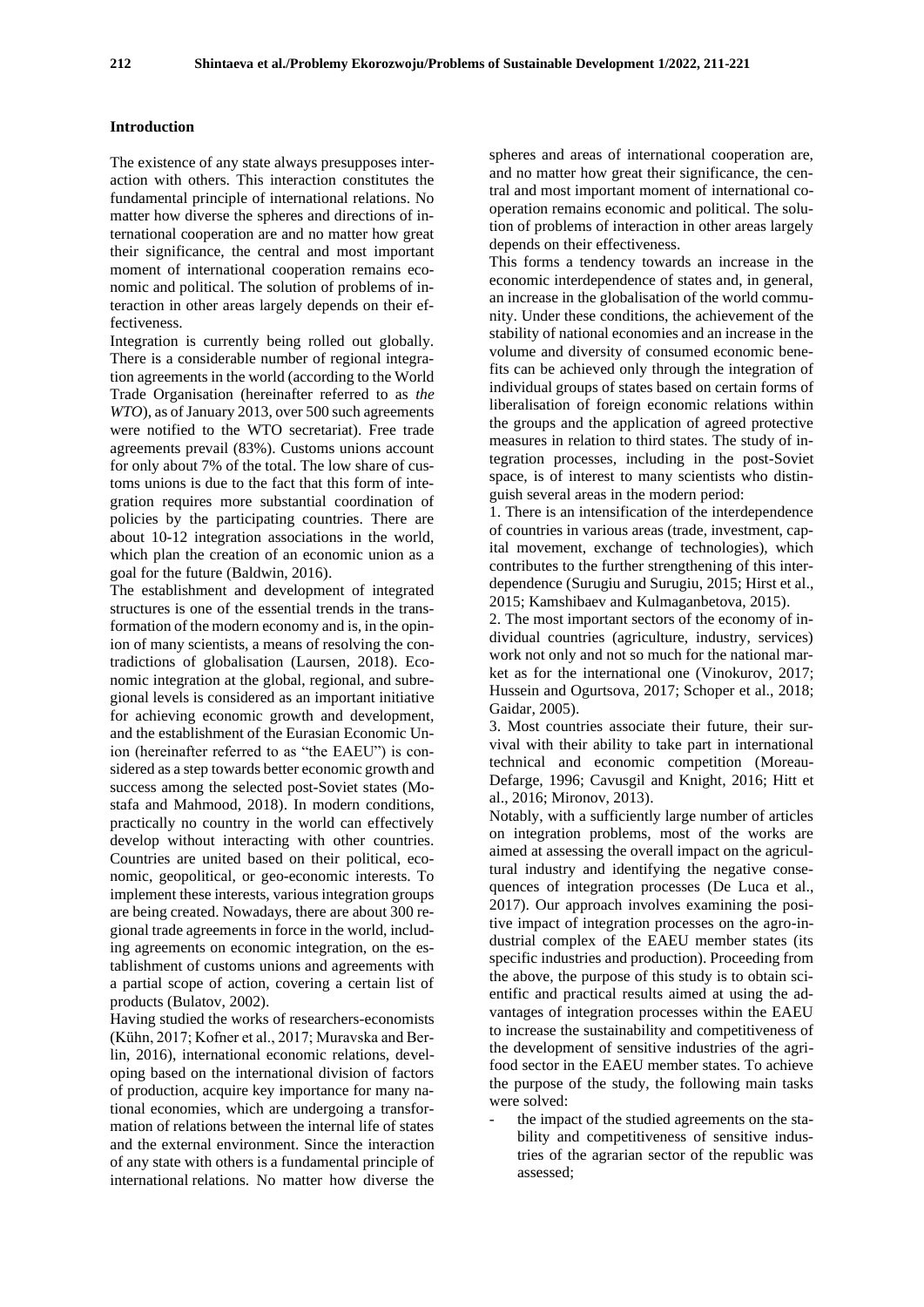- the factors of integration processes influencing the sustainability of development and increasing the competitiveness of agricultural production have been identified;
- positive factors have been identified that allow using the advantages of integration processes within the EAEU;
- economic conditions have been developed to optimise interaction with the EAEU countries;
- proposed general directions for optimising interaction with the EAEU countries, aimed at increasing the sustainability and competitiveness of the agricultural sector of the EAEU member states.

#### **Materials and methods**

The main idea is to assume that the level of competitiveness of the industries of the Union member states will increase with intensified integration, as well as if the following assumptions are met:

1. Primary products, materials, and components of local production (within country A), with increased integration with country B, are replaced by supplies of similar raw materials from country B, provided that the consumer properties of production resources of country B are higher than those produced in country A.

Empirical verification of this assumption within the framework of the study was complicated by the high labouriousness of obtaining the corresponding estimates. At the same time, the validity of this assumption can be accepted without verification. The concept of product quality also requires a special comment. Consumer properties, as well as the quality of the product, cannot be easily measured due to its complexity, however, it appears acceptable to use approximate indicators. When analysing world trade, it is often assumed that the quality of goods is correlated with their prices (unit cost) for different exporters (the higher the prices, the higher, provided that other things being equal, the quality of goods). Therewith, quality is also associated with the competitiveness of products in the world market: for example, studies (Alcalá et al., 2014; Jaimovich and Merella, 2012) demonstrate a positive interrelation between the cost of a unit of production and the Balassa index.

2. Improving the consumer properties of the resources used in the country leads to an increase in the quality of finished products. For a significant part of the industries, the validity of this assumption was confirmed (the regression equations showed the presence of a significant connection between competitiveness at the level of intermediate products and the corresponding final product) and quantitative estimates of the connection between the quality of resources and final products were obtained, which were used to assess the integration effect.

The assessment of the potential for export growth and the potential for import substitution was performed according to the methodology for assessing the potential for export growth based on previous research developments. The starting point is the concept of the Hausmann-Klinger product space (Hausmann and Klinger, 2006), according to which the *proximity* between any pair of goods can be calculated based on information about the extent to which there is a tendency in world trade to jointly export these two goods on a noticeable scale, i.e. with the presence of a comparative advantage, fixed by the Balassa index:

$$
BI_{i,c,t} = \frac{\left(\frac{x_{i,c,t}}{\sum_{i} x_{i,c,t}}\right)}{\left(\frac{\sum_{c} x_{i,c,t}}{\sum_{i} \sum_{c} x_{i,c,t}}\right)},\tag{1}
$$

where  $X_{i,c,t}$  is the export volume of commodity *i* in country *c* in year *t*.

The resulting aggregate theoretical indices were compared with the actual Balassa indices. If the theoretical index exceeded the actual one for a particular industry, their ratio was interpreted as a potential export growth rate for this industry (otherwise, it was assumed that there were no prerequisites for a potential export growth, and the growth was assumed to be zero). The volumes of potential export growth were also calculated based on the data on the initial volume of exports.

Secondly, the described methodology was applied to imports to solve a problem that is symmetric to the increase in exports – to activate import substitution. The Balassa index was calculated for imports, which was interpreted differently than for exports: the excess of this index by one signaled the high dependence of the industry on imports (low competitiveness in terms of imports). It was assumed that it is in such industries that there is a potential for import substitution due to the intensification of domestic production. If the theoretical index of Balassa for the import of goods in a particular industry was lower than the actual one, their ratio was taken as the potential rate of decline in imports for this industry. The information base of the study is data obtained from the results of national and departmental statistical observations, information from administrative sources, expert assessments and economic calculations.

#### **Results**

The most important feature of our time is the growth of the interdependence of the economies of different countries, the development of integration processes at the macro and micro levels, the intensive transition of countries from closed national economies to an open economy. All this is conditioned by the laws of economic development at the present stage, in which, according to many scientists, international integration is a means of resolving the contradictions of globalisation (Kheifets and Ovdeenko, 2003). In-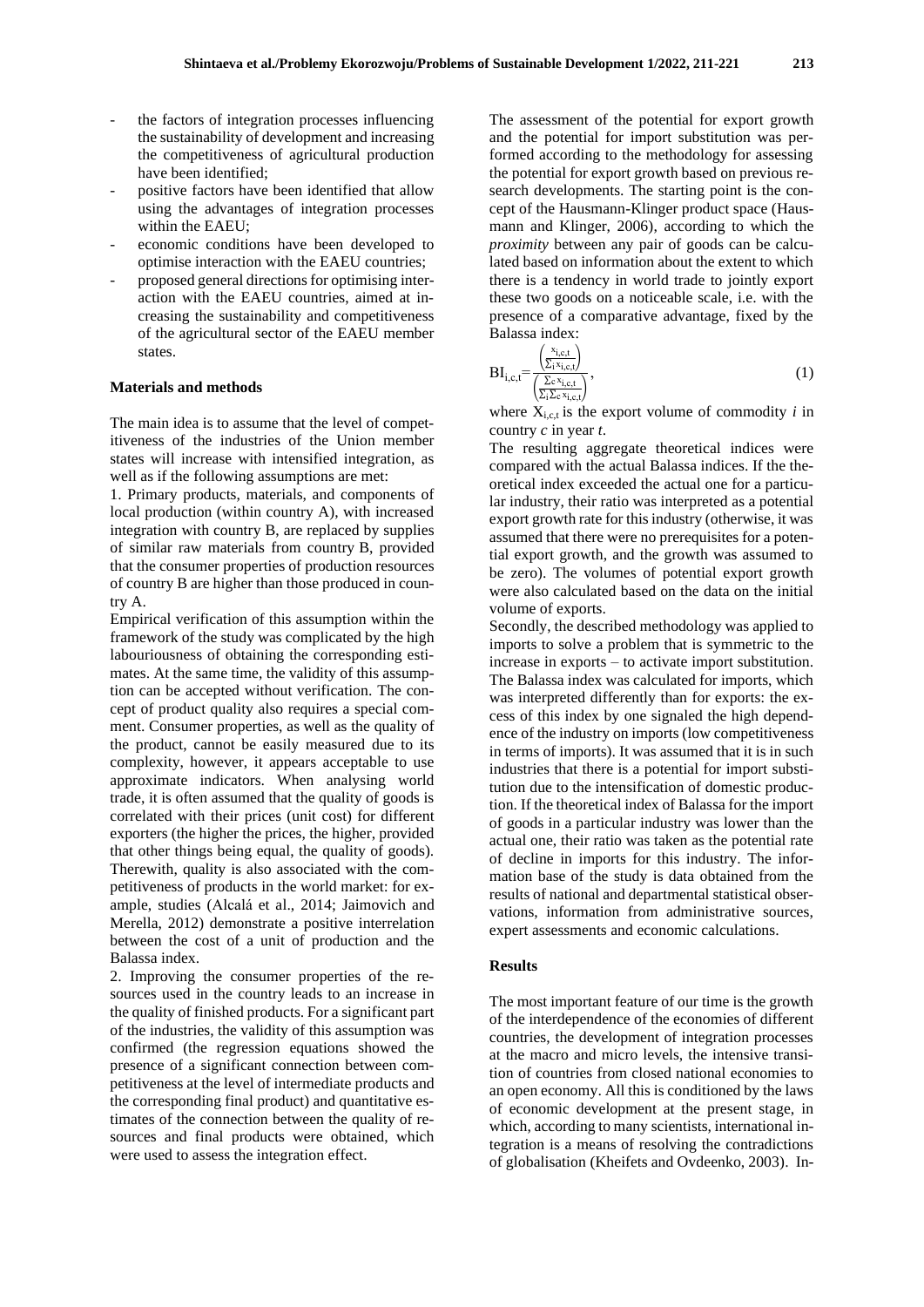| $m$ egration associations, $2020$ , $21$ yaquiaev, $2013$ ) |                     |                                  |                              |                                 |                               |                                 |  |
|-------------------------------------------------------------|---------------------|----------------------------------|------------------------------|---------------------------------|-------------------------------|---------------------------------|--|
| Abbreviation                                                | Year<br>established | Number of<br>member<br>countries | Territory,<br>million sq. km | Population, mil-<br>lion people | Share in<br>world<br>GDP, $%$ | Share in<br>world<br>exports, % |  |
| EU                                                          | 1957                | 27                               | 4.3                          | 493                             | 21.2                          | 38.1                            |  |
| <b>ASEAN</b>                                                | 1967                | 10                               | 4.5                          | 580                             | 4.4                           | 7.0                             |  |
| <b>NAFTA</b>                                                | 1988                |                                  | 21.6                         | 441                             | 22.6                          | 19.2                            |  |
| <b>MERCOSUR</b>                                             | 1991                | 10                               | 18.7                         | 368                             | 3.2                           | 3.3                             |  |
| Total                                                       |                     | 50                               | 49.1                         | 1882                            | 51.4                          | 67.6                            |  |
| <b>EAEU</b>                                                 | 2015                |                                  | 21.2                         | 179.6                           | 2.4                           | 2.5                             |  |

Table 1. Leading integration groups of the modern world economy, Source: Compiled by the authors based on data from (Main  $2020 \cdot \frac{7 \cdot \text{radulge}}{2020}$ 



Figure 1. Types of international integration associations

ternational economic integration (IEI) is an objective, conscious, and guided process of convergence, mutual adjustment and merging of national economic systems that have the potential for self-regulation and self-development. It is based on the economic interest of independent economic entities and the international division of labour (Gelvanovsky, 2011; Moiseeva et al., 2019). Integration has many essential characteristics that, taken together, distinguish it from other forms of economic interaction between countries (Khudyakova, 2007):

- elimination of restrictions on the movement of goods, as well as capital, human resources between the member states to the agreement;
- coordination of the economic policies of the participating countries;
- interpenetration and interweaving of national production processes, the development of technological unity of the production process within the region;
- broad development of international specialisation and cooperation in production, science and technology not based on the most progressive and profound forms, joint financing of economic development and its innovation mechanism;
- convergence of national laws, provisions and standards;
- purposeful regulation of the integration process, the development of economic interaction management bodies;
- regional nature of integration processes.

The motives for the development of integration processes are, in the opinion of many scientists (Shkvarya, 2015; Gelvanovsky, 2011), their orientation, firstly, increasing the welfare of integrating countries both on the part of producers, due to the growth of incomes due to the development of new trade flows, and consumers due to lower prices for certain goods caused by the development of a competitive environment; secondly, the strengthening of the economic positions of the member countries of international integration associations in relations with third countries. Furthermore, another of the motives for the development of regional associations was the success of international integration, manifested in the creation and strengthening of interstate trade and economic blocs – the EU, ASEAN, NAFTA, MERCOSUR, which occupy the main place in the world gross product and export (Table 1).

Evidently, the EAEU is a young integration association and not so large in terms of the number of member states, but occupying a significant territory, it is still not economically powerful enough in comparison with other regional integration associations (RIA). Therefore, an inherent feature of the development of the world economy and the system of international relations is the transformation of the world economy into a system of interconnected national economies and their associations, developing on the basis of regulatory influences from international economic organisations, transnational companies (TNCs), financial and industrial groups (FIGs) (Fig $ure<sub>1</sub>$ .

However, in the current period, TNCs are practically depriving the state of the functions of solving economic problems and achieving interdependence and complementarity. In international trade, their share exceeds 50%, and in exports and imports of individual countries reaches 80%. In more detail, the theoretical foundations of the development of integration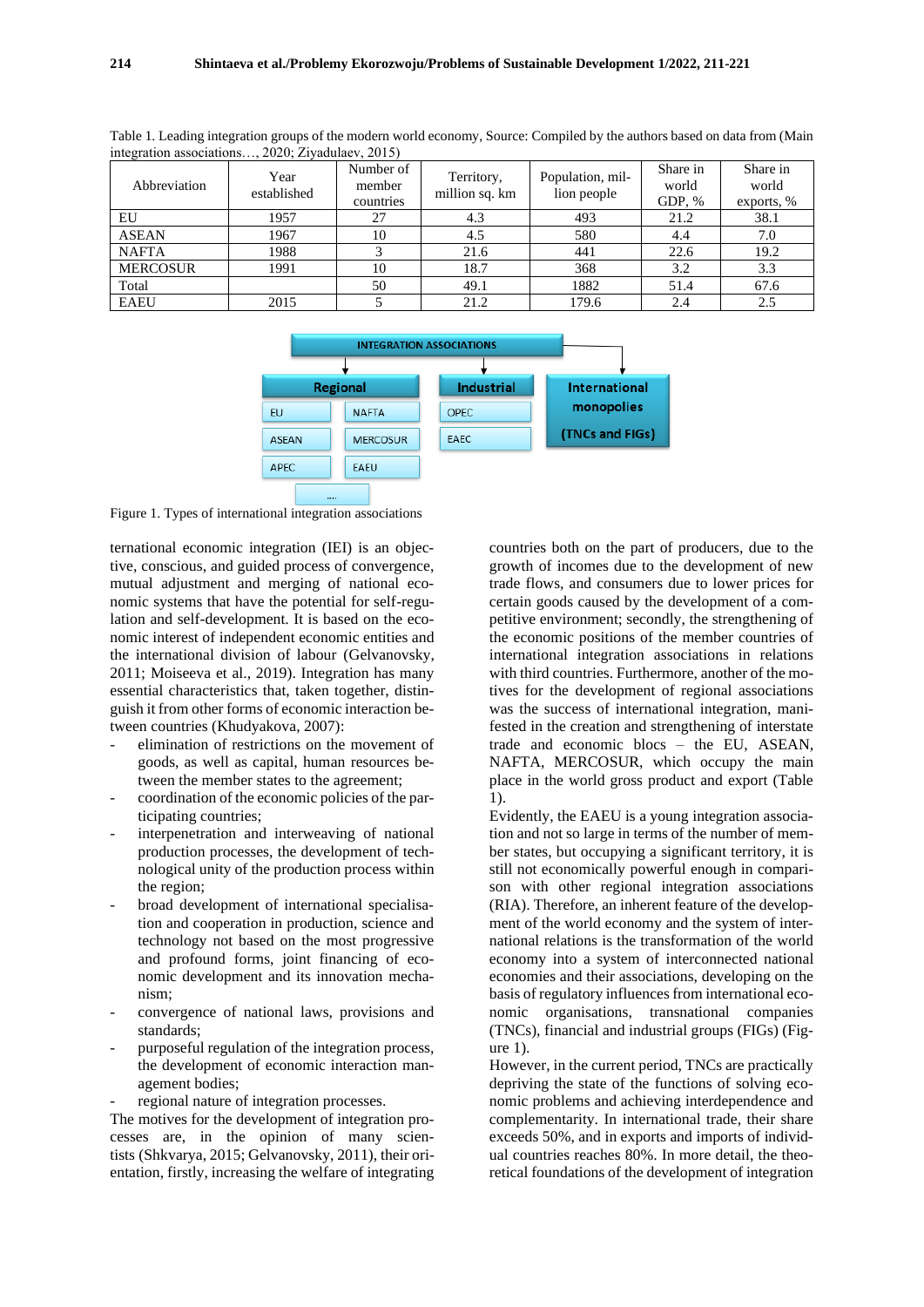Table 2. Comparative analysis of the advantages and disadvantages of opening the domestic market for goods of foreign manufacturers, source: compiled by authors according to data from (Lipsits, 2012)

| Positive influence                                                                                                                                                                                                                                                                                                                                                                                                                                                                                                             | Negative influence                                                                                                                                                                                                                                                                                                                                                                                                                                                                                                                                                                                                                                                                                                                                     |
|--------------------------------------------------------------------------------------------------------------------------------------------------------------------------------------------------------------------------------------------------------------------------------------------------------------------------------------------------------------------------------------------------------------------------------------------------------------------------------------------------------------------------------|--------------------------------------------------------------------------------------------------------------------------------------------------------------------------------------------------------------------------------------------------------------------------------------------------------------------------------------------------------------------------------------------------------------------------------------------------------------------------------------------------------------------------------------------------------------------------------------------------------------------------------------------------------------------------------------------------------------------------------------------------------|
| citizens will be able to buy more goods;<br>the income of trading companies will increase, and<br>the state will be able to receive a large amount of<br>taxes from them:<br>the amount of taxes paid by buyers when purchas-<br>ing imported goods will increase;<br>an increase in the standard of living of citizens who<br>have jobs and the ability to buy imported goods will<br>improve the internal political situation in the coun-<br>try and increase the chances of the ruling party to<br>win the next elections. | sales of domestic goods will decrease;<br>incomes of domestic manufacturing firms will fall, and the<br>$\overline{\phantom{a}}$<br>state will receive less taxes from them:<br>layoffs in the domestic industry will begin, unemployment<br>will increase, which will lead to a fall in tax revenues from<br>wages and an increase in the cost of unemployment bene-<br>fits:<br>the unemployed and the owners of domestic firms will pro-<br>$\overline{\phantom{a}}$<br>test against the policies of the current government, and this<br>will reduce its chances of retaining power;<br>the country's dependence on the supply of goods from<br>$\overline{\phantom{0}}$<br>abroad will increase, which may weaken its political inde-<br>pendence. |



Figure 2. Import and production of sunflower oil in EAEU, thousand tons

Table 3. Assessment of the impact of the EAEU Treaty on the sustainability and competitiveness of sunflower oil production in the EAEU member states, source: Compiled by the authors

| Name of the protocol to the                                                               | Impact of the protocol to the EAEU Treaty                                                                                                                                                                                                                                 |                                                                                                                                                                       |  |  |
|-------------------------------------------------------------------------------------------|---------------------------------------------------------------------------------------------------------------------------------------------------------------------------------------------------------------------------------------------------------------------------|-----------------------------------------------------------------------------------------------------------------------------------------------------------------------|--|--|
| <b>EAEU</b> Treaty                                                                        | on the competitiveness of the industry                                                                                                                                                                                                                                    | on the sustainability of the industry                                                                                                                                 |  |  |
| On measures of state support<br>for agriculture of the EAEU<br>member countries           | Increased support and lower cost of raw<br>materials (sunflower seeds) will ensure<br>lower prices throughout the chain, which<br>increases its competitiveness                                                                                                           | Due to the purchase of cheaper raw materials,<br>the load of domestic capacities increases,<br>their stability and competitiveness of finished<br>products is ensured |  |  |
| On the application of sanitary,<br>veterinary, and quarantine<br>phytosanitary measures   | Compliance with technical regulations for<br>growing sunflower seeds increases the<br>quality and safety of the product, contrib-<br>utes to the free movement of goods<br>through the customs territory, which en-<br>sures competitiveness                              | Increases sustainable production through the<br>release of high-quality goods, and generates<br>demand, including in the external market                              |  |  |
| technical<br>regulation<br>On<br>within the framework of the<br><b>EAEU</b>               | The introduction of the requirements of<br>the Technical Regulations for Fat and Oil<br>Products" contributes to the implementa-<br>tion of national, interstate and interna-<br>tional product quality standards, which in-<br>creases the growth of its competitiveness | The high demand for a product that is safe ac-<br>cording to technical regulations creates con-<br>ditions for the sustainable development of the<br>industry         |  |  |
| On the application of special<br>protective, anti-dumping, and<br>countervailing measures | Does not have a direct impact, since it is aimed at relations with third countries                                                                                                                                                                                        |                                                                                                                                                                       |  |  |
| General principles and rules<br>of competition                                            | Provides conditions for creating a single competitive field in the EAEU countries for the<br>production of agricultural goods and gives an impetus to increase their competitiveness                                                                                      |                                                                                                                                                                       |  |  |

and their content (neoliberalism, corporalism, structuralism, neo-Keynesianism), the classification of goals (according to the time criterion – short-term and long-term, according to the degree of importance, according to the areas of implementation, according to the space they cover) and the stages of development of integration associations in the world

economy (division and cooperation of labour, economic cooperation, economic integration, globalisation) were considered in detail at the previous stage of the study (Moldashev and Nikitina, 2015). It was found that the opening of the domestic market does not always form incentives for the development of the economies of the countries taking part in the in-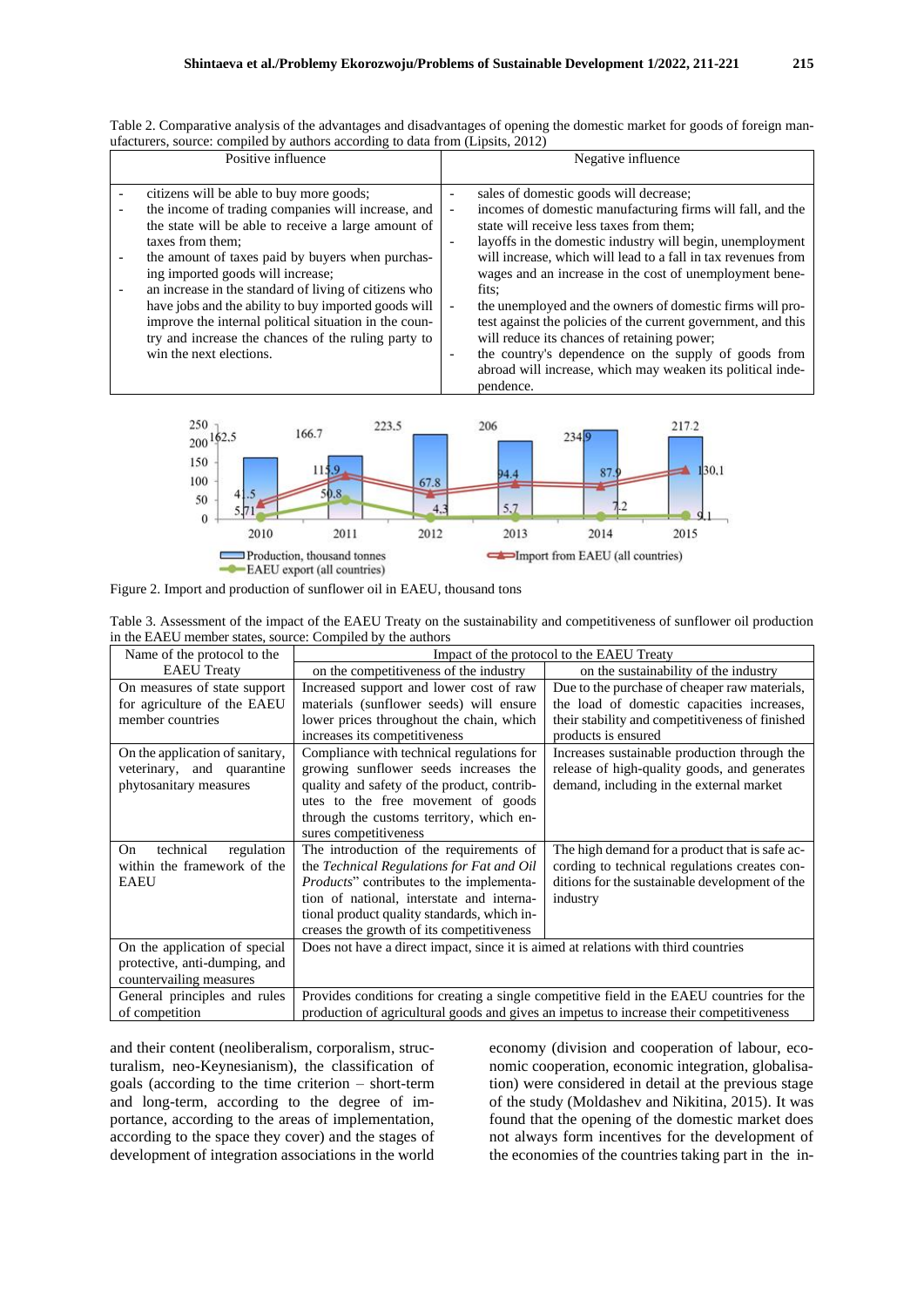

Figure 3. Structure of imports of dairy products of the EAEU for 2013-2014, %



Figure 4. Imports of dairy products of the EAEU member states, %

tegration association, and along with positive factors, many negative factors are manifested (Table 2). Notably, the creation of the Customs Union, and subsequently the EAEU, according to many scientists, stopped the negative trend of weakening trade and industrial ties and resumed the establishment and strengthening of economic ties between the member states (Abdrakhmanova, 2013; Khasbulatov, 2006). The growth rates of the production of products in such industries as: dairy products, cheese making, the production of sunflower oil, sausages and white sugar, in recent years have remained below the growth rates of imports of food products, which is mainly due to persisting internal problems: a low level of technological equipment of agricultural enterprises and farms, the small-scale nature of agroindustrial production constraining innovation processes in this area, etc. And the aggravation of these problems in the context of the development of integration is associated with growing competition in the markets.

For example, over the period of development of integration processes in the Eurasian space, the production of sunflower oil is described by an increase in the main indicators. Thus, for 2010-2014, there was an increase in the volume of domestic production from 162.5 to 234.9 thousand tons, or 44%. However, in 2015, there was a decrease in production by 1.5%, which is a consequence of the economic crisis and high growth rates of imports (Figure 2).

Table 3 provides an assessment of the impact of the EAEU Treaty on the sustainability and competitiveness of sunflower oil production.

In the structure of EAEU imports in 2014, the largest share was made of cheese and cottage cheese – 39.2%, butter –  $20.3\%$ , non-condensed milk and cream – 19.2%. At the same time, compared to 2013, the share of cheese decreased, and butter, milk and non-condensed cream increased, respectively (Figures 3, 4).

Despite the favourable conditions for the import of raw materials provided by the EAEU (the rates of import customs duties are 0% and differ from the rates of the CCT by the decision of the Interstate Council of the Eurasian Economic Community No. 18 dated November 27, 2009), the dependence of Kazakhstan's sugar production on imports, including white sugar is considerably high (Figure 5).

Kazakhstan's acceptance of free trade terms within the Customs Union facilitated the flow of significant volumes of more competitive granulated sugar from Russia and Belarus (Figure 6). Therewith, the geography of imports of white sugar for Kazakhstan has recently been changing towards non-CIS countries due to lower prices than in Russia.

Thus, if the share of imports from the Russian Federation in consumption in 2009 was 55.9%, then in 2015 it was 23.6%. Notably, in 2015 the volume of white sugar produced, covered by subsidies, amounted to 1.1 thousand tons. This support is mainly due to the presence of low resource potential.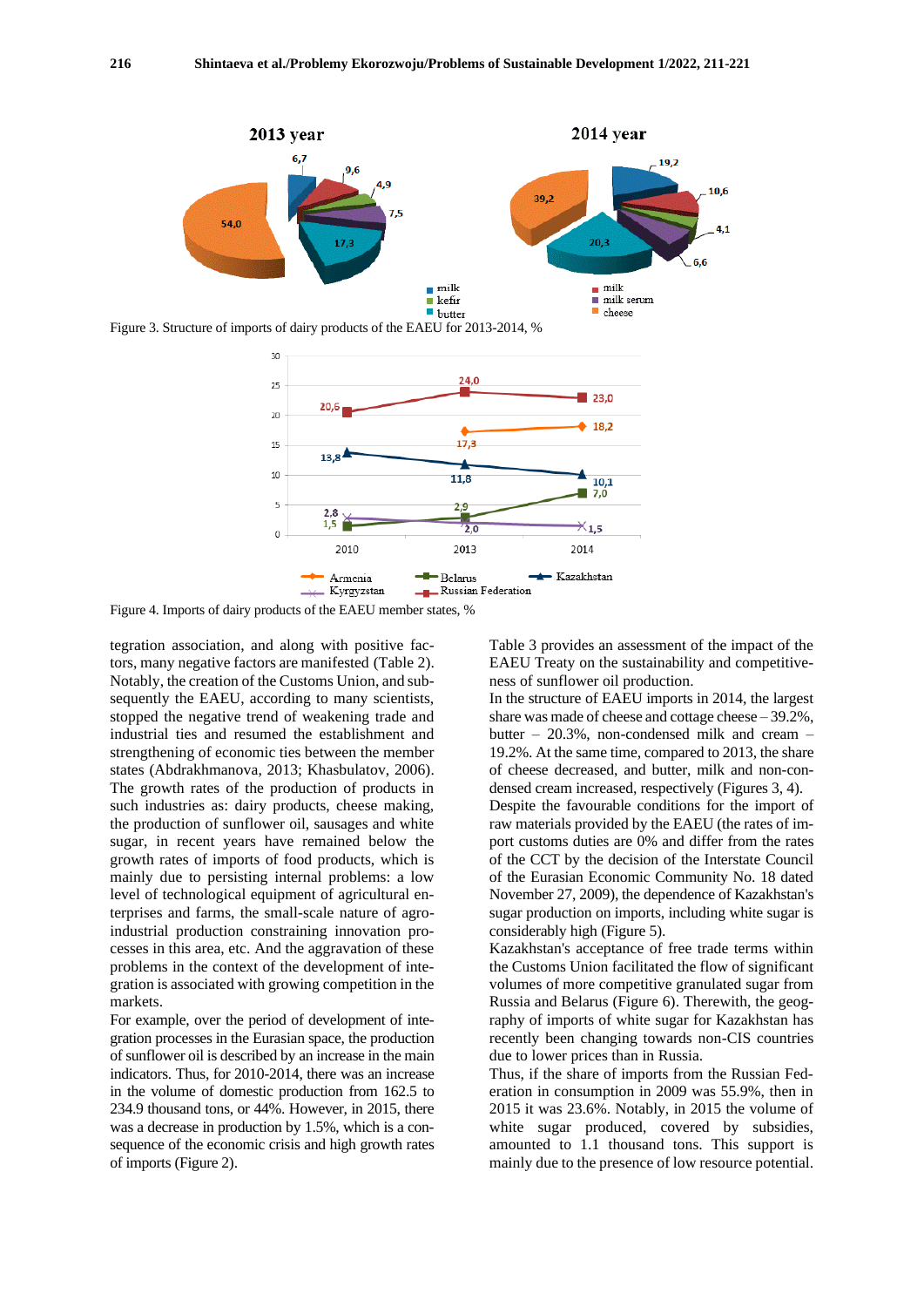

Figure 5. Production and import of white sugar in Kazakhstan, thousand tons



Figure 6. Export of white sugar in Russian Federation, thousand tons

| Table 4. Assessment of the impact of the EAEU Treaty on the sustainability and competitiveness of the sugar industry in the |  |  |  |  |
|-----------------------------------------------------------------------------------------------------------------------------|--|--|--|--|
| EAEU member states, source: compiled by the authors                                                                         |  |  |  |  |
|                                                                                                                             |  |  |  |  |

| Name of the protocol to the   | Impact of the protocol to the EAEU Treaty                                                       |                                                |  |  |
|-------------------------------|-------------------------------------------------------------------------------------------------|------------------------------------------------|--|--|
| <b>EAEU</b> Treaty            | on the competitiveness of the industry                                                          | on the competitiveness of the industry         |  |  |
| On measures of state support  | It allows the use of intensive technologies                                                     | A possible increase in crops and sugar beet    |  |  |
| for agriculture of the EAEU   | and ensures an increase in the yield of                                                         | yields will allow loading the capacity of      |  |  |
| member countries              | sugar beets, reduces the cost of raw materi-                                                    | sugar factories and ensure the relative sta-   |  |  |
|                               | als (the purchase of sugar beets is subsi-                                                      | bility of their functioning                    |  |  |
|                               | dised by the state), which increases its                                                        |                                                |  |  |
|                               | competitiveness                                                                                 |                                                |  |  |
| On the application of sani-   | The use of quarantine measures improves                                                         | The control over the quality of imported       |  |  |
| tary, veterinary, and quaran- | the quality of seed material, and, accord-                                                      | raw materials, such as raw cane sugar and      |  |  |
| tine phytosanitary measures   | ingly, an increase in productivity, ensuring                                                    | white sugar, is increasing, which will lead    |  |  |
|                               | an increase in competitiveness                                                                  | to an increase in the quality of products.     |  |  |
|                               |                                                                                                 | Does not significantly affect stability        |  |  |
| On technical regulation       | The implementation of the <i>Technical Regu-</i>                                                | The use of this regulation facilitates the de- |  |  |
| within the framework of the   | <i>lations for Food Products</i> contributes to                                                 | livery of high-quality raw materials $-$ im-   |  |  |
| <b>EAEU</b>                   | the implementation of national, interstate,                                                     | ported raw cane sugar for the production of    |  |  |
|                               | and international product quality standards,                                                    | white sugar. Does not significantly affect     |  |  |
|                               | affects the growth of competitiveness                                                           | stability                                      |  |  |
| On the application of special | It does not have a direct impact, since it is aimed at relations with third countries. How-     |                                                |  |  |
| protective, anti-dumping,     | ever, from 2019, in relations with third countries, it will be possible to protect the internal |                                                |  |  |
| and countervailing measures   | market in accordance with the WTO rules                                                         |                                                |  |  |
| General principles and rules  | Provides conditions for creating a single competitive field in the EAEU countries for the       |                                                |  |  |
| of competition                | production of agricultural goods and gives an impetus to increase their competitiveness         |                                                |  |  |

Indeed, during the study period, the production of sugar beet in the republic decreased by half, due to a decrease in cultivated areas by 41% and a decrease in yield by 18.1%. The impact of the rest of the protocols on the sustainability and competitiveness of the sugar industry is illustrated in Table 4.

The integration of Kazakhstan into the Eurasian space has increased the dependence of the sausage market on the products of the EAEU countries. Thus, from 2010 to 2015, despite the annual increase in the volume of production of these products, the growth of imports increased from 25.6 to 33.2 thousand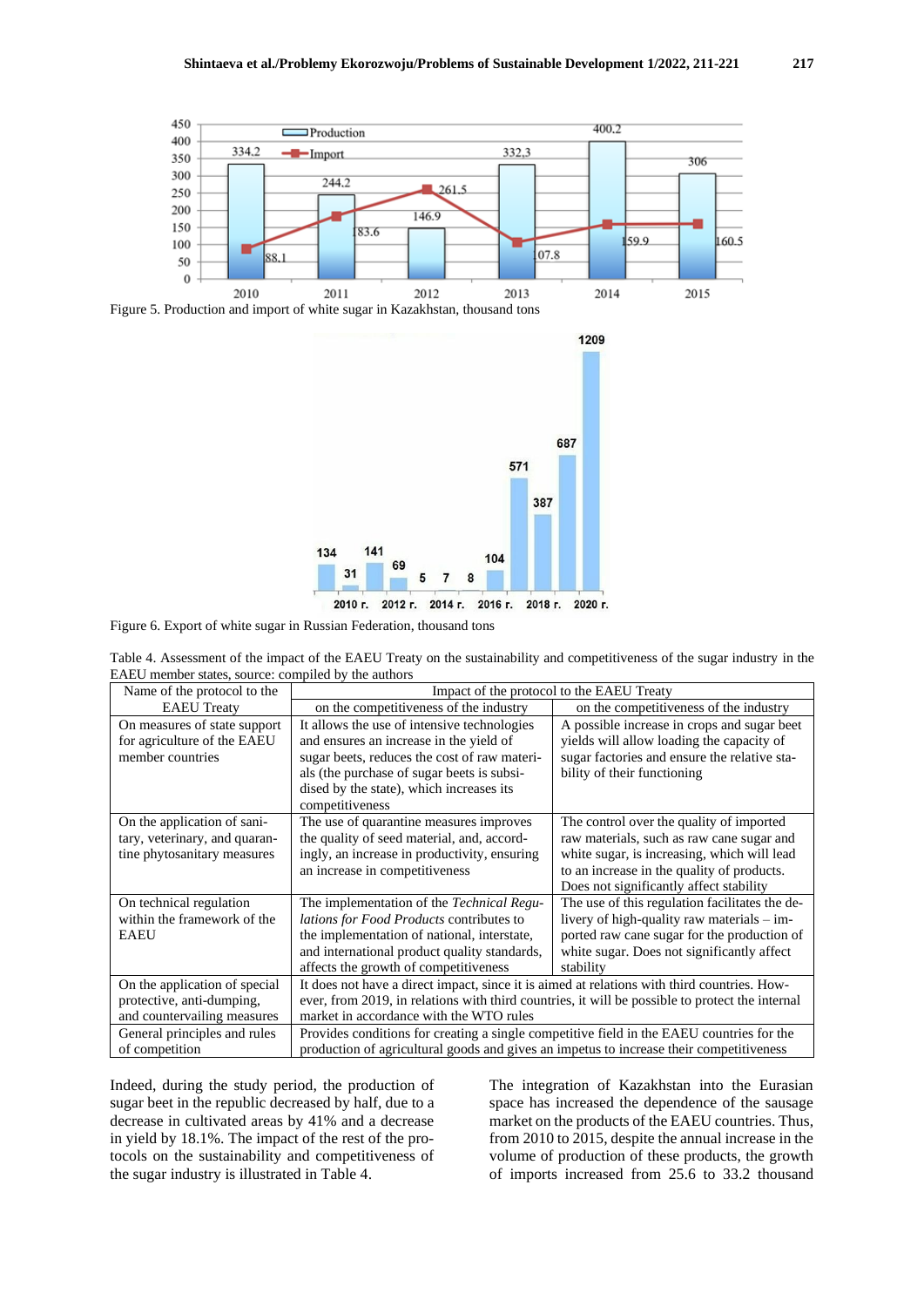

Figure 7. Changes in the dynamics of prices on the sausage market, USD per tonne

Table 5. Assessment of the impact of the EAEU Treaty on the sustainability and competitiveness of the sausage industry in the EAEU member states, source: compiled by the authors

| Name of the protocol to the                                                                      | Impact of the protocol to the EAEU Treaty                                                                                                                                                                                                                                                                                                       |                                                                                                                                                                                                                                                                                 |  |  |
|--------------------------------------------------------------------------------------------------|-------------------------------------------------------------------------------------------------------------------------------------------------------------------------------------------------------------------------------------------------------------------------------------------------------------------------------------------------|---------------------------------------------------------------------------------------------------------------------------------------------------------------------------------------------------------------------------------------------------------------------------------|--|--|
| <b>EAEU</b> Treaty                                                                               | on the competitiveness of the industry                                                                                                                                                                                                                                                                                                          | on the competitiveness of the industry                                                                                                                                                                                                                                          |  |  |
|                                                                                                  |                                                                                                                                                                                                                                                                                                                                                 |                                                                                                                                                                                                                                                                                 |  |  |
| On measures of state sup-<br>port for agriculture of the<br><b>EAEU</b> member countries         | Reducing the cost of storing and purchasing<br>feed and feed additives, supporting selec-<br>tion and breeding work in beef cattle breed-<br>ing contributes to an increase in livestock<br>productivity, an increase in the quality of<br>fattening and a decrease in prices on the<br>market. This affects the growth of competi-<br>tiveness | An increase in the volume of livestock pro-<br>duction allows for a more rational use of<br>capacities, for the reconstruction of existing<br>capacities and for the commissioning of ad-<br>ditional capacities, increases jobs, generates<br>demand and stimulates production |  |  |
| On the application of sani-<br>tary, veterinary, and quar-<br>antine phytosanitary<br>measures   | Provision of improved product quality and<br>safety, creation of the ability to export to the<br>markets of other countries, and contribution<br>to the growth of competitive goods                                                                                                                                                             | Ensuring food, veterinary safety, and sani-<br>tation contributes to improving product<br>quality, increasing demand and market sta-<br>bility                                                                                                                                  |  |  |
| On technical regulation<br>within the framework of<br>the EAEU                                   | Development and implementation of tech-<br>nical regulations On the safety of meat and<br><i>meat products</i> contributes to the optimal ra-<br>tio of price and quality of goods, which in-<br>creases competitiveness                                                                                                                        | A well-functioning system of stocking and<br>slaughtering livestock is being developed,<br>including for bringing quality raw materials<br>to processing, export stability                                                                                                      |  |  |
| On the application of spe-<br>cial protective, anti-dump-<br>ing, and countervailing<br>measures | Does not have a direct impact, since it is aimed at relations with third countries                                                                                                                                                                                                                                                              |                                                                                                                                                                                                                                                                                 |  |  |
| General principles and<br>rules of competition                                                   | Provides conditions for creating a single competitive field in the EAEU countries for the<br>production of agricultural goods and gives an impetus to increase their competitiveness                                                                                                                                                            |                                                                                                                                                                                                                                                                                 |  |  |

tons. The share of imports in consumption was 44%, with an increase in the share of the EAEU countries. Therewith, the effect of strengthening interstate relations amounted to 33 thousand dollars, which is the result of saturation of the national market with a cheaper product (Figure 7).

Mainly boiled sausage is imported to the national market from Russia (99.8%), at a price lower than that of the domestic producer. This restrains the growth of wholesale prices, which formed at the level of 4,985 USD/t, or 12% below the price of Kazakhstani commodity producers. Since, in particular, in Kazakhstan, the share of meat processing, according to the Ministry of Agriculture of the Republic of Kazakhstan, in 2014 was only 26%. Sausage production capacities are only 31% loaded.

The impact of the implementation of other protocols of the EAEU Treaty on the industry in question is clearly displayed in Table 5.

#### **Discussion**

The domestic market of the EAEU member states is described by a high dependence on imports, especially in goods of such processing industries as: canned milk (condensed and non-condensed products), cheese making, the production of sunflower oil, sausages and white sugar. The existing potential growth opportunities for this industry of sunflower oil production in the context of deepening integration processes are constrained by internal problems. Firstly, there is a shortage of capacities for the primary processing and storage of the harvested crop, which also leads to a decrease in competitive advantages. Secondly, an ineffective system of relations between agricultural producers and processing enterprises.

In this context, the conditions created within the framework of the EAEU Treaty affect how to solve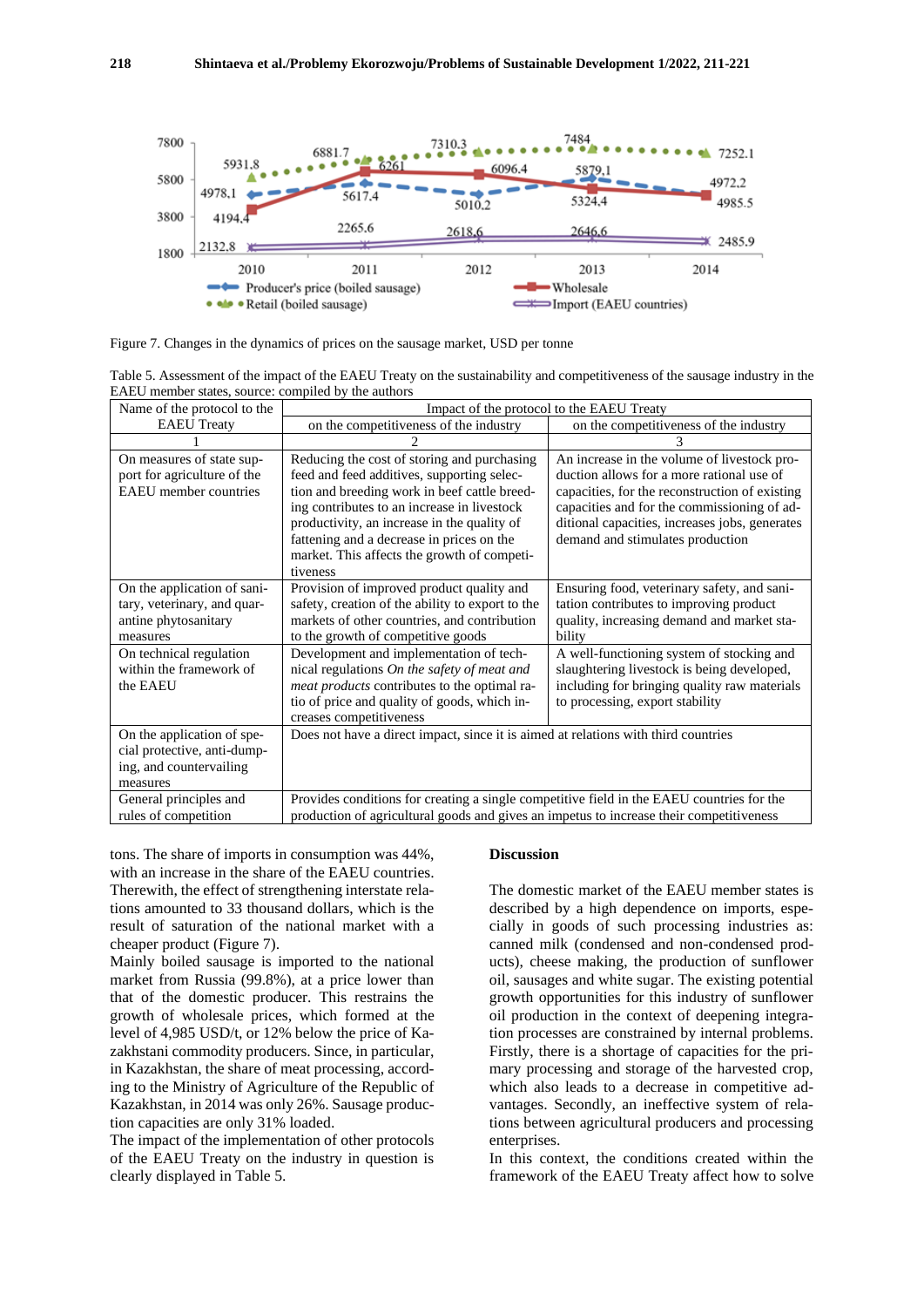these problems and improve production relations in this industry, since the requirements in the common market of the Eurasian space are changing. Therewith, the conditions of the Protocol *On the Application of Sanitary, Veterinary and Sanitary, and Quarantine Phytosanitary Measures* are important for the development of this industry, which contribute to the development and implementation of international and regional standard approaches. This is due to the low quality of sunflower seeds as a raw material for the country's oil and fat industry. Currently, the yield of sunflower is 4-7 c/ha, for comparison in Russia this figure is 13-15 c/ha.

In general, domestic cheese producers are not competitive in the Kazakhstan market. It is difficult for them to pursue a policy of import substitution, and they are inferior both in quality and in price characteristics. Notably, sustainable development and ensuring the competitiveness of the cheese-making industry in the republic is constrained not by pressure from cheap imports from Russia, Belarus, and Kyrgyzstan, but by the presence of persisting internal problems: the lack of high-quality raw materials in a sufficient volume, its high purchase price, an imperfect system for selling milk, etc. Therefore, Russia and Belarus will remain the main exporters to the Kazakhstan cheese market. In this context, the regulatory and legal obligations of Kazakhstan to the EAEU allow to solve these problems, where special emphasis should be made, in particular, on the active implementation of the requirements of technical regulation "On the safety of milk and dairy products" at enterprises, since currently the republic is facing an acute problem of low productivity of dairy cows and low protein content in milk, with increasing costs for keeping cows.

In addition, the operation of this protocol contributes to strengthening control over imported products in the customs territory by means of sanitary, phytosanitary measures, technical regulations. As for the sugar industry: in general, integration ties within the EAEU ensure coverage of the domestic market for white sugar needs and do not put pressure on domestic producers, due to their non-competitiveness in price (although the price of raw sugar remains low). For the development and growth of domestic white sugar production, measures to implement the EAEU Protocol *On State Support for Agriculture* are more important, which makes provision for support to processors of agricultural products.

In general, in the context of the strengthening of the integration process in the Eurasian space, one of the directions for solving the problems of the sausage production industry is the implementation of measures to increase stability and competitiveness on the basis of the adopted EAEU documents. The use of the significant potential of protective measures laid down in the protocol *On the safety of meat and meat products* will help develop a system

for ensuring product safety at all stages of its *life cycle*, as well as eliminate unnecessary technical barriers for business. Furthermore, to solve the problem of the weak development of the meat processing industry in the EAEU member states and the extremely inadequate use of the available capacities, the implementation of measures of the EAEU Protocol *On measures of state support for agriculture of the EAEU member countries* is of current importance. The sustainability of the canned milk industry, especially in the condensed milk and cream sector, is influenced by the presence of problems of low-quality raw materials due to the fact that the dairy sector is currently 80% concentrated in households, as well as a lack of production capacity. To solve these problems of the industry, the implementation of measures under the Protocol *On measures of state support for agriculture of the EAEU member countries* is of utmost importance. Further implementation of these measures will help increase the stability and competitiveness of the industry, as well as create opportunities for import substitution.

#### **Conclusions**

Thus, the analysis of the impact of the studied agreements on sensitive sectors of the agricultural sector of the EAEU member states allowed to conclude that new mechanisms are being developed in production areas to introduce international quality standards and strengthen control over the safety and quality of imported products. This, in turn, allows to create conditions for sustainable production and growth of competitiveness of the industries under consideration. It was found that increased competition stimulates domestic producers to look for ways to improve the quality and competitiveness of their products. And therefore, competitive pressure from foreign producers in the context of the development of integration processes can revive the domestic competitive environment and force domestic producers to restructure, update, and diversify production, reduce prices and improve product quality, and take into account customer demand more fully.

Therefore, in the future, it is necessary to count on the positive impact of these documents, which can be derived in the long term as industrial relations expand and change towards the introduction of interstate standards, technical regulations, sanitary, veterinary, and quarantine standards, an increase in state support for the *green box*, etc. Studies have led to the conclusion that integration can have positive economic effects, which include the following:

- an increase in trade within the integration block, which leads to an increase in production, and when the market expands for producers, a scale effect appears for its further development;
- the effect of trade reorientation, which increases the production of export goods in a member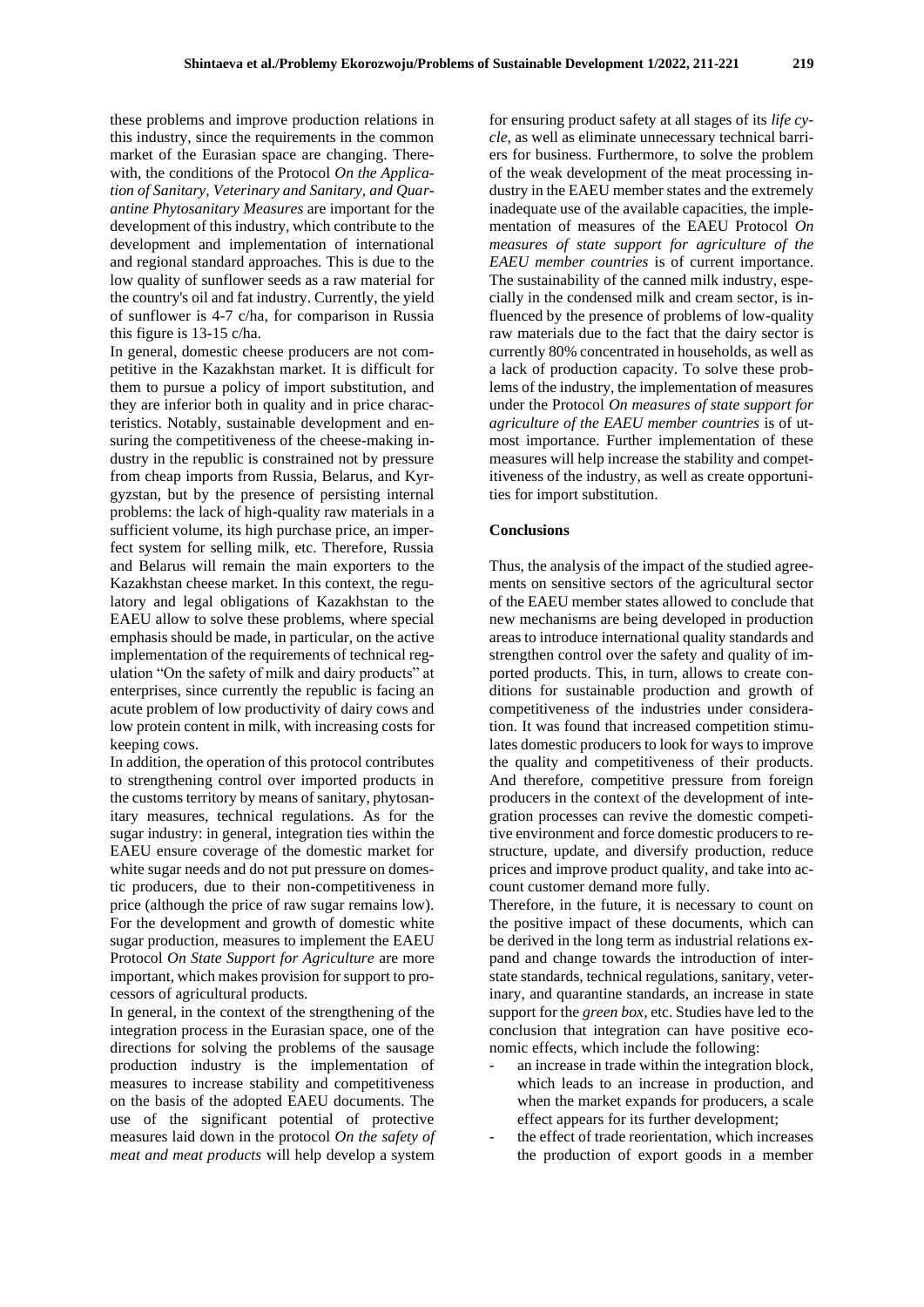country and promotes more rational use of resources, the development of specialisation in production that has comparative advantages;

- mobility of factors of production, which contributes to an increase in economic growth due to an increase in demand for products and a decrease in the price of products for the consumer;
- increasing the volume of foreign direct investment from partner countries, which creates incentives for the development of the industry;
- competition from enterprises of partner countries reduces the degree of market monopolisation, leads to an increase in the efficiency of market mechanisms, and provides enterprises wide access to financial, labour resources, and the latest technologies.

#### **Acknowledgments**

The study was carried out on the basis of the preparation of a report on the topic: *Research of the influence of state policy in the agricultural sector on the development of cooperative processes in the agro-industrial complex, sustainable development of rural areas and ensuring food security* under the leadership of Olipbeki Ongarbek in the specialized direction *Sustainable development of rural areas*. This research has been funded by the Ministry of Agriculture of the Republic of Kazakhstan (BR10764919).

#### **References**

- **-** 1. ABDRAKHMANOVA R.S., 2013, *Integration of the Republic of Kazakhstan into the CES: Methodology, Practice, Results*, Eurasian National Uni
	- versity. L.N. Gumilyov, Astana. 2. ALCALÁ F., GONZÁLEZ-MAESTRE M., MARTÍNEZ-PARDINA I., 2014, Information and Quality with an Increasing Number of Brands, *International Journal of Industrial Organization,* 37: 109-117.
	- 3. BALDWIN R., 2016, The World Trade Organization and the Future of Multilateralism, *Journal of Economic Perspectives,* 30(1): 95-116.
	- 4. BULATOV A.S., 2002, *Economics*, Economist, Moscow.
	- 5. CAVUSGIL S.T., KNIGHT G., 2015, The Born Global Firm: An Entrepreneurial and Capabilities Perspective on Early and Rapid Internationalization, *Journal of International Business Studies,* 46(1): 3-16.
	- 6. DE LUCA A.I., IOFRIDA N., LESKINEN P., STILLITANO T., FALCONE G., STRANO A., GULISANO G., 2017, Life Cycle Tools Combined with Multi-Criteria and Participatory Methods for Agricultural Sustainability: Insights from a Systematic and Critical Review, *Science of The Total Environment,* 595: 352-370.
	- 7. GAIDAR E., 2005, *Long Time. Russia in the World. Essays on Economic History*, Business, Moscow.
	- 8. GELVANOVSKY M.I., 2011, International Integration: Methodological Aspects of the Problem of Increasing Competitiveness in the Context of Globalisation, *Kazakh Economic Bulletin,* 1-2: 2- 14.
- 9. HAUSMANN R., KLINGER B., 2006, Structural transformation and patterns of comparative advantage in the product space, *CID Working Paper No. 128* (pp. 1-38), Center for International Development Kennedy School of Government Harvard University, Harvard.
- 10. HIRST P., THOMPSON G., BROMLEY S., 2015, *Globalization in Question*, John Wiley & Sons, Hoboken.
- 11. HITT M.A., LI D., XU K., 2016, International Strategy: From Local to Global and Beyond, *Journal of World Business,* 51(1): 58-73.
- 12. HUSSEIN I.YA., OGURTSOVA E.V., 2017, The Impact of Globalisation on the Functioning of the Capital Market, *Saratov University Bulletin. New series. Series Economics. Management. Law,* 17(2): 134-140.
- 13. JAIMOVICH E., MERELLA V., 2012, Quality Ladders in a Ricardian Model of Trade with Nonhomothetic Preferences, *Journal of the European Economic Association,* 10(4): 908-937.
- 14. KAMSHIBAEV R.A., KULMAGANBETOVA A.B., 2015, Ensuring the economic security of Kazakhstan in the context of the integration processes of the Eurasian Economic Union. *Innovative Development of Modern Science: A Collection of Articles by Students, Graduate Students, Young Scientists, and Teachers* (pp. 65-69), RIO MTsII OMEGA SCIENCE, Ufa.
- 15. KHASBULATOV R.I., 2006, *World Economy and International Economic Relations*, Gardariki, Moscow.
- 16. KHEIFETS V.P., OVDEENKO A.A., 2003, *International Integration*, GUAP, Saint Petersburg.
- 17. KHUDYAKOVA O.V., 2007, *International Integration and its Impact on the Development of the National Economy*, P. O. Sukhoi Gomel State Technical University, Gomel.
- 18. KOFNER J., BALAS P., EMERSON M., HAVLIK P., ROVENSKAYA E., STEPANOVA A., VINOKUROV E., KABAT P., 2017, *Highlevel Consultation Meeting on Eurasian Economic Integration. IIASA Project 'Challenges and Opportunities of Economic Integration within a Wider European and Eurasian Space', Workshop Report,* International Institute for Applied Systems Analysis, Laxenburg.
- 19. KÜHN W.M., 2017, The Eurasian Economic Union – Risks and Opportunities of an Emerging Bipolar Europe, *Zeus Zeitschrift für Europarechtliche Studien*, 20(2): 185-234.
- 20. LAURSEN F., 2018, *Comparative Regional Integration*, Routledge, London.
- 21. LIPSITS I.V., 2012, International trade and its impact on the country's economy. *Economics:* 237- 244, VITA-PRESS, Moscow.
- 22. Main Integration Associations in the World Economy, 2020, https://laws.studio/mirovaya-ekonomi ka-knigi/osnovnyie-integratsionnyie-obyedineniy a-60991.html.
- 23. MIRONOV M., 2013, *Your Competitiveness*, Scientific Book, Voronezh.
- 24. MOISEEVA YU.O., VYATKINA E.A., OSANKINA T.V., 2019, Integration Processes and their Impact on the National Economy, *Contentus*, https://cyberleninka.ru/article/n/integratsio